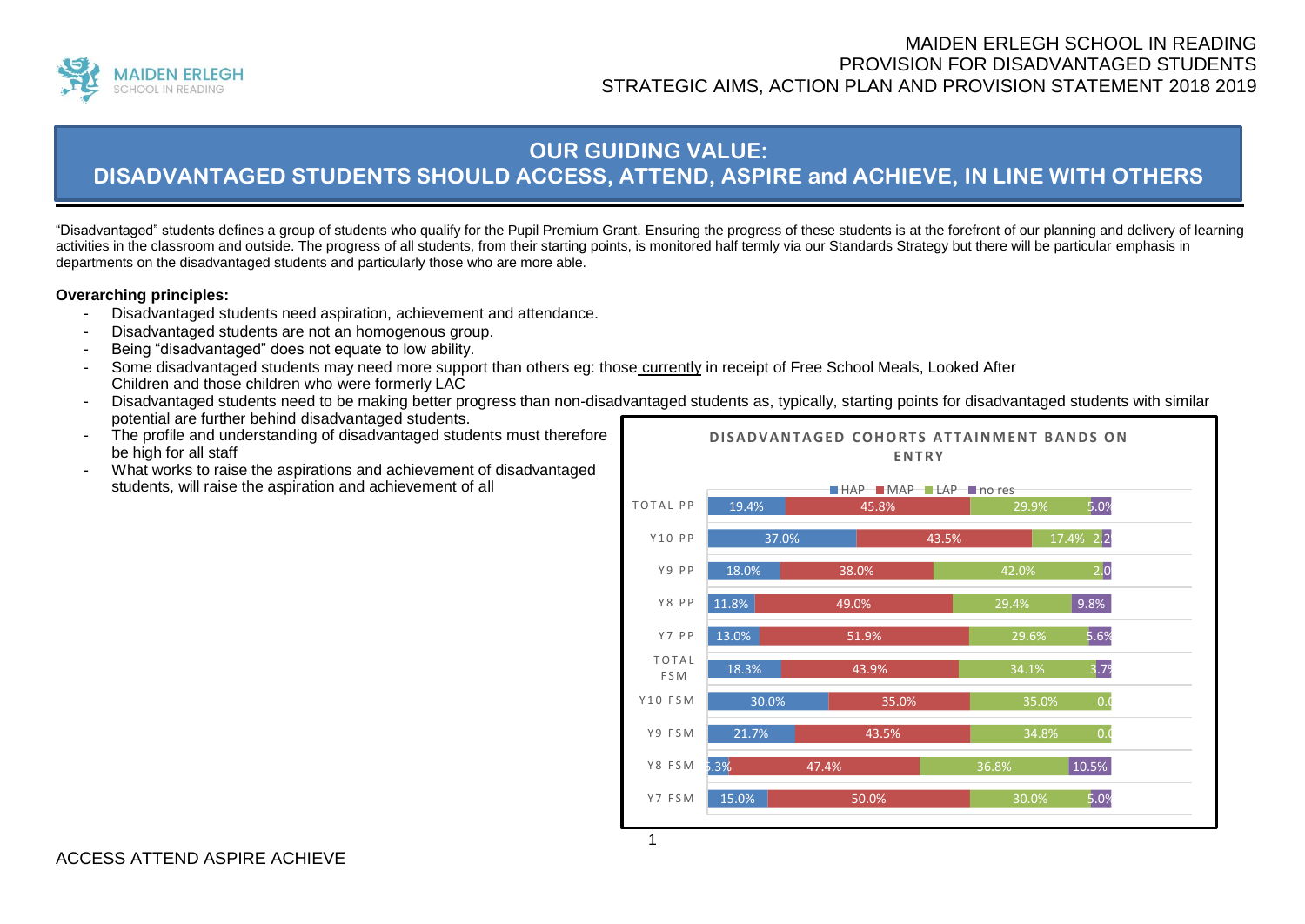

| 2018/19             | total |    | <b>HAP</b>    |                 | <b>MAP</b> |    | <b>LAP</b>    |              | no ks2 result | 2018/19         | total |                 | <b>HAP</b>      |                 | <b>MAP</b> |           | <b>LAP</b>    |                 | no ks2 result |
|---------------------|-------|----|---------------|-----------------|------------|----|---------------|--------------|---------------|-----------------|-------|-----------------|-----------------|-----------------|------------|-----------|---------------|-----------------|---------------|
| Y7 FSM              | 20    | 3  | 15.00%        | 10              | 50.00%     | 6  | 30.00%        |              | 5.00%         | Y7 PP           | 54    |                 | 12.96%          | -28             | 51.85%     | 16        | 29.63%        | 3               | 5.56%         |
| Y8 FSM              | 19    |    | 5.26%         |                 | 47.37%     |    | 36.84%        | 2            | 10.53%        | Y8 PP           | 51    | 6               | 11.76%          | -25             | 49.02%     | 15        | 29.41% l      | 5               | 9.80%         |
| Y9 FSM              | 23    | 5. | 21.74%        | 10              | 43.48%     | 8  | 34.78%        | 0            | 0.00%         | Y9 PP           | 50    | 9               | 18.00%          | 19              | 38.00%     | 21        | 42.00%        |                 | 2.00%         |
| Y <sub>10</sub> FSM | 20    | 6  | 30.00%        |                 | 35.00%     |    | 35.00%        | $\Omega$     | 0.00%         | <b>Y10 PP</b>   | 46    | 17              | 36.96%          | 20              | 43.48%     | 8         | 17.39%        |                 | 2.17%         |
| Total FSM           | 82    | 15 | <b>18.29%</b> | 36 <sup>1</sup> | 43.90%     | 28 | <b>34.15%</b> | $\mathbf{3}$ | 3.66%         | <b>Total PP</b> | 201   | 39 <sup>1</sup> | <u> 19.40% </u> | 92 <sub>o</sub> | 45.77% l   | <b>60</b> | <b>29.85%</b> | 10 <sup>1</sup> | <u>4.98%</u>  |

| 2018/19           | total |    | <b>HAP</b> |    | <b>MAP</b> | <b>LAP</b>          |        |    | no ks2 result |  |  |
|-------------------|-------|----|------------|----|------------|---------------------|--------|----|---------------|--|--|
| Y7 PP             | 54    |    | 12.96%     | 28 | 51.85%     | 16                  | 29.63% | 3  | 5.56%         |  |  |
| Y8 PP             | 51    | 6  | 11.76%     | 25 | 49.02%     | 15                  | 29.41% | 5  | 9.80%         |  |  |
| Y <sub>9</sub> PP | 50    | 9  | 18.00%     | 19 | 38.00%     | 21                  | 42.00% | 1  | 2.00%         |  |  |
| <b>Y10 PP</b>     | 46    | 17 | 36.96%     | 20 | 43.48%     | 8                   | 17.39% |    | 2.17%         |  |  |
| <b>Total PP</b>   | 201   | 39 | 19.40%     | 92 | 45.77%     | <b>29.85%</b><br>60 |        | 10 | 4.98%         |  |  |

| <b>Summary information</b>               |         |                                           |           |                                           |                                             |  |  |  |  |
|------------------------------------------|---------|-------------------------------------------|-----------|-------------------------------------------|---------------------------------------------|--|--|--|--|
| <b>Academic Year</b>                     | 2018/19 | <b>Total PP</b>                           | £170,000  | Date of most recent PP Review             | May 2018<br>SEP 2018<br>(figures finalised) |  |  |  |  |
| <b>Total number of</b><br>students Y7-10 | 720     | Number (%) of students eligible<br>for PP | 201 (28%) | Date for internal review of this strategy | Jan 2019<br>(Interim review)                |  |  |  |  |

| Current achievement/progress (July 2018)                             |                          |                              |               |  |  |  |  |  |
|----------------------------------------------------------------------|--------------------------|------------------------------|---------------|--|--|--|--|--|
|                                                                      | Students eligible for PP | Students not eligible for PP | In School Gap |  |  |  |  |  |
| % Y7 Making progress at least in line with flightpath in English     | 89%                      | 87%                          | $-2\%$        |  |  |  |  |  |
| % Y7 Making progress at least in line with flightpath in Mathematics | 98%                      | 99%                          | 1%            |  |  |  |  |  |
| % Y8 Making progress at least in line with flightpath in English     | 74%                      | 82%                          | 8%            |  |  |  |  |  |
| % Y8 Making progress at least in line with flightpath in Mathematics | 89%                      | 96%                          | 7%            |  |  |  |  |  |
| % Y9 Making progress at least in line with flightpath in English     | 65%                      | 80%                          | 15%           |  |  |  |  |  |
| % Y9 Making progress at least in line with flightpath in Mathematics | 80%                      | 87%                          | 7%            |  |  |  |  |  |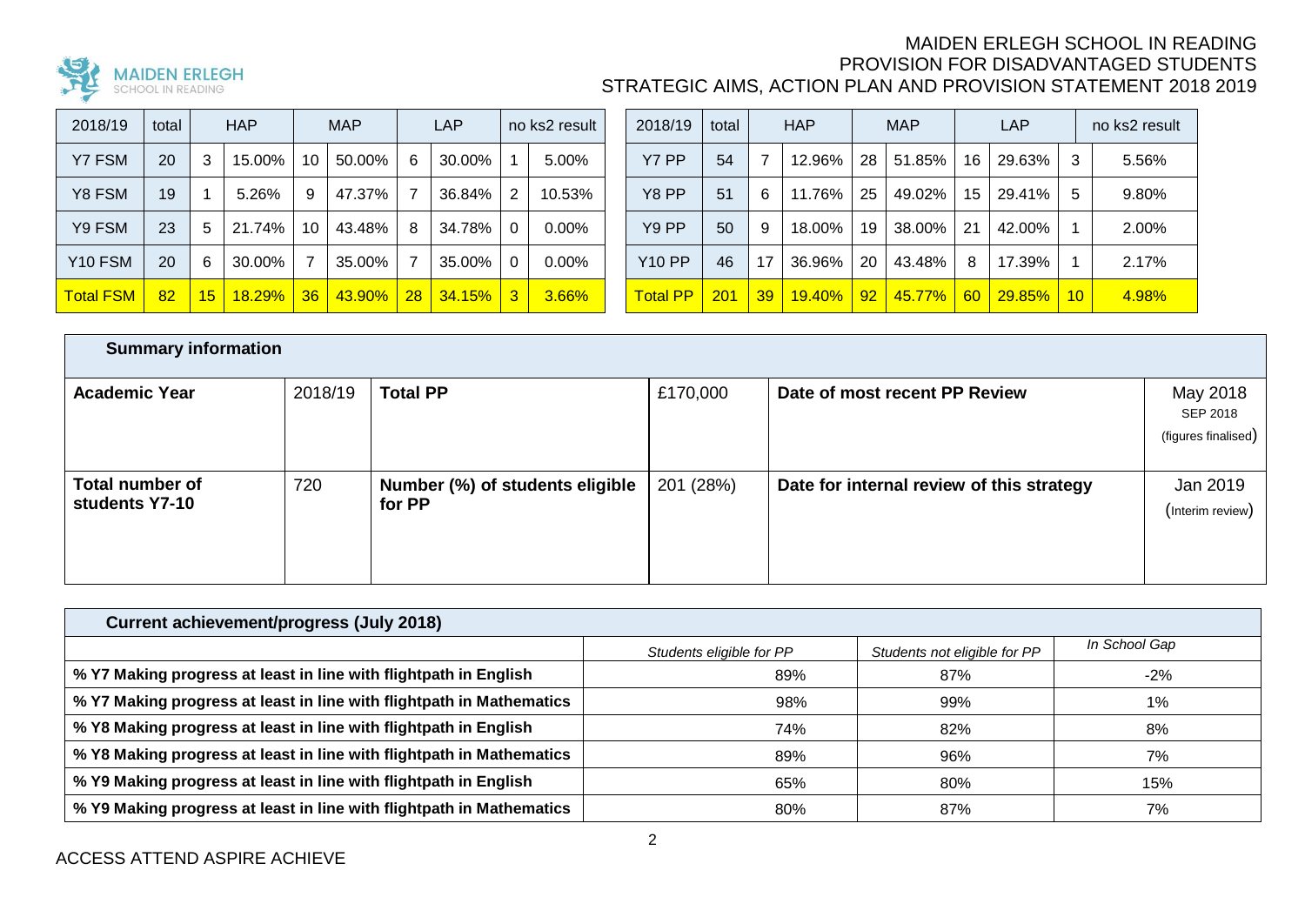

## **Attendance and Persistent absence - July 2018**

| Group (pp number)                               | <b>Attendance Disadvantaged</b>                                                                                                                                                                                                                                                                                           | Attendance non<br>Disadvantaged                                                                                                                                                                                                         | Gap                                                                                                                              | PA (<90%) DA                                                                                                                                                                                                                                                                                                                                                                                                                                                                                                                                                                                                                                                                                                                                                                  | PA non-DA | Gap                                                                                                                                                                   |  |  |  |  |
|-------------------------------------------------|---------------------------------------------------------------------------------------------------------------------------------------------------------------------------------------------------------------------------------------------------------------------------------------------------------------------------|-----------------------------------------------------------------------------------------------------------------------------------------------------------------------------------------------------------------------------------------|----------------------------------------------------------------------------------------------------------------------------------|-------------------------------------------------------------------------------------------------------------------------------------------------------------------------------------------------------------------------------------------------------------------------------------------------------------------------------------------------------------------------------------------------------------------------------------------------------------------------------------------------------------------------------------------------------------------------------------------------------------------------------------------------------------------------------------------------------------------------------------------------------------------------------|-----------|-----------------------------------------------------------------------------------------------------------------------------------------------------------------------|--|--|--|--|
| Y7 (54)                                         | 94.5%                                                                                                                                                                                                                                                                                                                     | 96.3%                                                                                                                                                                                                                                   | 1.8%                                                                                                                             | 9(16%)                                                                                                                                                                                                                                                                                                                                                                                                                                                                                                                                                                                                                                                                                                                                                                        | 7(5.5%)   | 10.5%                                                                                                                                                                 |  |  |  |  |
| Y8 (55)                                         | 93.7%                                                                                                                                                                                                                                                                                                                     | 96.4%                                                                                                                                                                                                                                   | 2.7%                                                                                                                             | 10 (18%)                                                                                                                                                                                                                                                                                                                                                                                                                                                                                                                                                                                                                                                                                                                                                                      | 5 (4%)    | 14%                                                                                                                                                                   |  |  |  |  |
| Y9 (51)                                         | 93.6%                                                                                                                                                                                                                                                                                                                     | 96%                                                                                                                                                                                                                                     | 2.4%                                                                                                                             | 13 (25%)                                                                                                                                                                                                                                                                                                                                                                                                                                                                                                                                                                                                                                                                                                                                                                      | 7 (5.4%   | 19.6%                                                                                                                                                                 |  |  |  |  |
| Whole school                                    | 94.3%                                                                                                                                                                                                                                                                                                                     | 96.4%                                                                                                                                                                                                                                   | 2.1%                                                                                                                             | 32 (20%)                                                                                                                                                                                                                                                                                                                                                                                                                                                                                                                                                                                                                                                                                                                                                                      | 19 (5%)   | 15%                                                                                                                                                                   |  |  |  |  |
|                                                 | <b>Current Identified Barriers to future attainment</b>                                                                                                                                                                                                                                                                   |                                                                                                                                                                                                                                         |                                                                                                                                  |                                                                                                                                                                                                                                                                                                                                                                                                                                                                                                                                                                                                                                                                                                                                                                               |           |                                                                                                                                                                       |  |  |  |  |
| <b>ACCESS</b>                                   | $\blacksquare$                                                                                                                                                                                                                                                                                                            |                                                                                                                                                                                                                                         |                                                                                                                                  | Lack of cultural capital means that some DA students find aspects of the taught curriculum harder to access<br>Less affluence means that some students might be unable to afford uniform, equipment to enable them to feel part of the school<br>Less affluence means that some students are not able to access extra-curricular and enrichment activities where a parental contribution is required<br>For some students, importance and value of school and education has not been well modelled and is not encouraged<br>High proportion of Homework related appointments for DA students. For, some less encouragement to access homework support<br>For some vulnerable DA students, life outside of school adds extra pressures that mean coming to school is difficult |           |                                                                                                                                                                       |  |  |  |  |
| <b>ATTENDANCE</b>                               | Some lack of support for DA students to get to school leading to persistent absence. This is significant (15% gap cf non-disadvantaged students across<br>$\sim$<br>the school). This is a key priority<br>2% worse overall attendance for PP<br>2% more lates for PP and 0.5% more lates for FSM (cf non-pp and non FSM) |                                                                                                                                                                                                                                         |                                                                                                                                  |                                                                                                                                                                                                                                                                                                                                                                                                                                                                                                                                                                                                                                                                                                                                                                               |           |                                                                                                                                                                       |  |  |  |  |
| <b>ASPIRATION</b>                               |                                                                                                                                                                                                                                                                                                                           | Role models for some DA students do not support aspirational life goals.                                                                                                                                                                |                                                                                                                                  | Low aspiration for some DA students leading them to place a low value on progress and/or settle for weak progress<br>Lack of social and cultural capital for some DA students means that IAG about future career options and destinations is not so readily accessed                                                                                                                                                                                                                                                                                                                                                                                                                                                                                                          |           |                                                                                                                                                                       |  |  |  |  |
| <b>ACHIEVEMENT</b>                              |                                                                                                                                                                                                                                                                                                                           | and targets under-estimating potential<br>Poor behavior/Behaviour for learning masks true ability in some cases<br>Low parental engagement from some parents<br>Specific needs identified in research of LAC and formerly LAC students. |                                                                                                                                  | DA seen as one group/associated with LAP (when in fact we have disadvantaged students across the attainment bands).<br>Progress gap opening up between disadvantaged/non disadvantaged as students move into KS4                                                                                                                                                                                                                                                                                                                                                                                                                                                                                                                                                              |           | Research suggests KS2 results for some students are lower for similar ability. Risk of gap with true potential continuing to grow and risk of progression flightpaths |  |  |  |  |
|                                                 | How we spend our PP funding - Overview                                                                                                                                                                                                                                                                                    |                                                                                                                                                                                                                                         |                                                                                                                                  |                                                                                                                                                                                                                                                                                                                                                                                                                                                                                                                                                                                                                                                                                                                                                                               |           |                                                                                                                                                                       |  |  |  |  |
|                                                 | Staffing and leadership to support our work within key areas                                                                                                                                                                                                                                                              |                                                                                                                                                                                                                                         |                                                                                                                                  | AHT Inclusion lead, (inc DA students) Inclusion and Attendance team                                                                                                                                                                                                                                                                                                                                                                                                                                                                                                                                                                                                                                                                                                           |           |                                                                                                                                                                       |  |  |  |  |
| Academic Interventions (staffing and resources) |                                                                                                                                                                                                                                                                                                                           |                                                                                                                                                                                                                                         | Purple Pathway in Y7/8, Homework support club (Pupil Premium specifically invited), Linguascope and Rapid plus groups. Maths and |                                                                                                                                                                                                                                                                                                                                                                                                                                                                                                                                                                                                                                                                                                                                                                               |           |                                                                                                                                                                       |  |  |  |  |
|                                                 |                                                                                                                                                                                                                                                                                                                           |                                                                                                                                                                                                                                         |                                                                                                                                  | Science clinics, More able support programmes (e.g. Silver and Gold programmes)                                                                                                                                                                                                                                                                                                                                                                                                                                                                                                                                                                                                                                                                                               |           |                                                                                                                                                                       |  |  |  |  |
| Pastoral Interventions                          |                                                                                                                                                                                                                                                                                                                           |                                                                                                                                                                                                                                         | Social Skills group, mentoring, Young Carers support, access to external providers                                               |                                                                                                                                                                                                                                                                                                                                                                                                                                                                                                                                                                                                                                                                                                                                                                               |           |                                                                                                                                                                       |  |  |  |  |
| Teaching and Learning                           |                                                                                                                                                                                                                                                                                                                           |                                                                                                                                                                                                                                         | Revision materials, department bids for resources (Teacher Premium, Literacy premium)                                            |                                                                                                                                                                                                                                                                                                                                                                                                                                                                                                                                                                                                                                                                                                                                                                               |           |                                                                                                                                                                       |  |  |  |  |
| Specialist targeted software                    |                                                                                                                                                                                                                                                                                                                           |                                                                                                                                                                                                                                         | Lexia, Rapid plus, mint class, CPOMS                                                                                             |                                                                                                                                                                                                                                                                                                                                                                                                                                                                                                                                                                                                                                                                                                                                                                               |           |                                                                                                                                                                       |  |  |  |  |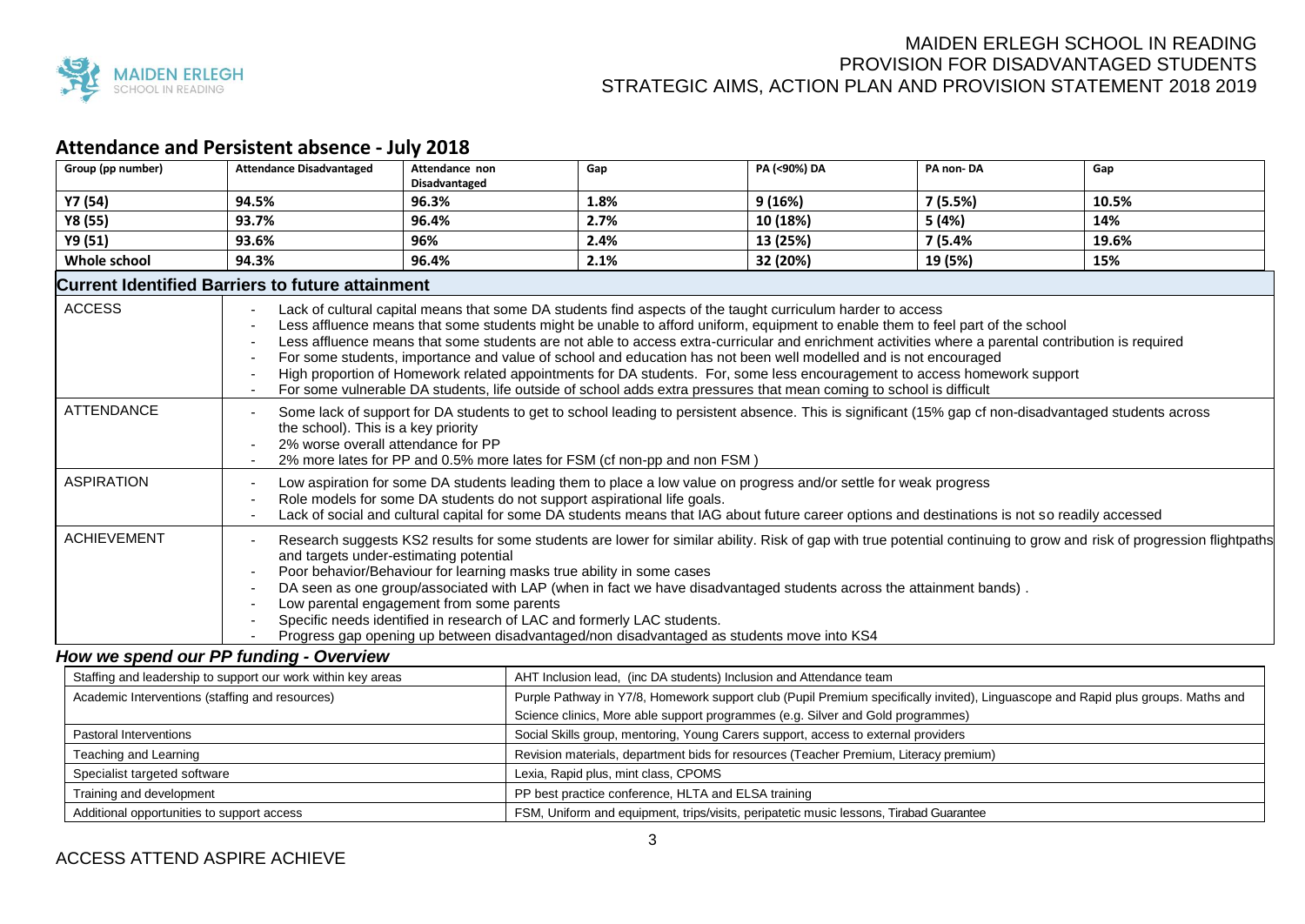

## **Allocation for 2018/2019 = £170,000 (inc. estimated LAC/Formerly LAC/Services premium)**

| Amount | <b>Purpose</b>                                                            | <b>Rationale</b>                                                                                                                                                                                                  | <b>Access</b> | Attend | Aspire | <b>Achieve</b> | Evidence                                                                                                                                                                                     |
|--------|---------------------------------------------------------------------------|-------------------------------------------------------------------------------------------------------------------------------------------------------------------------------------------------------------------|---------------|--------|--------|----------------|----------------------------------------------------------------------------------------------------------------------------------------------------------------------------------------------|
| 20000  | Personal budgets (£100/150 for FSM)                                       | Each student to have access to their own budget which will be<br>centrally monitored                                                                                                                              | Υ             | v      |        | Y              | Spend aids students in access and attendance                                                                                                                                                 |
| 10000  | Tirabad guarantee                                                         | All students re given the opportunity to attend Tirabad Outdoor<br>educational centre once during their time at Maiden Erlegh<br>School in Reading                                                                | Y             |        | Y      |                | Positive attitudinal outcomes, improved social<br>relationships, engagement and attendance                                                                                                   |
|        | <b>STAFFING CONTRIBUTIONS</b>                                             |                                                                                                                                                                                                                   |               |        |        |                |                                                                                                                                                                                              |
| 5000   | <b>Standards Strategy Contribution</b>                                    | Support towards colleagues working on raising standards of all<br>students in the core subjects. DA students are prioritised                                                                                      | Y             |        |        | Υ              | DA student progress figures and effectiveness of<br>interventions                                                                                                                            |
| 2000   | IAG Strategy Contribution                                                 | . Support for information and guidance re- careers and<br>destinations post 16                                                                                                                                    | Y             |        | Υ      | Y              | DA students have exposure to aspiration raising<br>experiences. DA students are well informed and<br>well guided in future careers/training - aim for 0<br>NEETS at the end of school career |
| 5000   | Homework club and other after school<br>support                           | Provision made to part-support the after school home work/one<br>to one TA support for students who have limited space/facilities<br>to work at home                                                              | Y             | Y      |        | Y              | Attendance at HW club of DA students                                                                                                                                                         |
| 7000   | <b>Breakfast Club staffing</b>                                            | Ensure appropriate staffing so that Breakfast club has a<br>successful welcoming atmosphere. This will support attendance<br>and student engagement. To ensure no child need be hungry at<br>the start of the day | Y             | Y      |        |                | Attendance to Breakfast club of identified<br>vulnerable students<br>Student voice recognises value of provision                                                                             |
| 14000  | Attendance Officer contribution (to<br>ensure PP high attendance rates)   | To Ensure high punctuality ad attendance among<br>Disadvantaged students. Including DA student and parent<br>facing work.                                                                                         |               | Υ      |        | Y              | DA Attendance figures are in line, clear evaluated<br>actions in place to address poor attendance/PA<br>among DA students                                                                    |
| 14000  | Senior Student Support worker<br>contribution                             | Academic intervention work - esp. EAL support (high<br>prevalence among DA students)                                                                                                                              | Y             |        |        | Y              | Evidence from EAL interventions and one to one<br>work of academic progressions (DCP) of identified<br>DA students                                                                           |
| 28000  | <b>Access and Achievement Student</b><br>Mentor contribution              | One to one and small group ELSA intervention work with DA<br>students. Lead member of staff for young carers                                                                                                      | Y             | Y      | Y      | Y              | Attitudinal and behavioural outcomes are positive<br>and show impact of one to one and small group<br>sessions through evaluations and behaviour data                                        |
| 15000  | Behaviour and inclusion Mentor<br>contribution                            | Behaviour intervention work to de-escalate issues and prevent<br>serious sanction.                                                                                                                                | Y             |        |        | Y              | behavioural outcomes are positive and show<br>impact of one to one and small group sessions<br>through evaluations and behaviour data                                                        |
| 20000  | AHT contribution (with responsibility<br>for Inclusion and Disadvantaged) | Senior colleague with responsibility for Disadvantaged strategy,<br>provision and support                                                                                                                         | Y             | Υ      | Y      | Y              | Positive academic and pastoral, attendance<br>outcomes for DA students and clear actions plans<br>in place to support.                                                                       |
| 1800   | LAC/formerly lead salary contribution                                     | 1500 K+OC salary contrib. Colleague to oversee LAC/former<br>LAC students. Attend PEP etc. Fulfil schools duty in this area in<br>relation to the Children and Social Care Act 2017                               | Y             | Y      | Y      | Y              | Work supporting LAC/FLAC. Monitoring<br>meetings/PEP outcomes.                                                                                                                               |
| 1300   | Students in Schools coordinator                                           | 1K+OC Honorarium to co-ordinate University students<br>programme with in-class mentoring (DA students prioritised)                                                                                                |               |        | Y      | Y              | Programme integrated, Students are clearly<br>targeted to give in class support to DA students                                                                                               |
|        | <b>CURRICULUM SUPPORT (ring</b><br>fenced)                                |                                                                                                                                                                                                                   |               |        |        |                |                                                                                                                                                                                              |
| 4000   | Teacher Premium (academic support)                                        | Teachers can request money to support DA students in their<br>subject                                                                                                                                             | Y             |        | Υ      | Υ              | Targeted spend of money to meet specific and<br>clear need to support curriculum/learning access                                                                                             |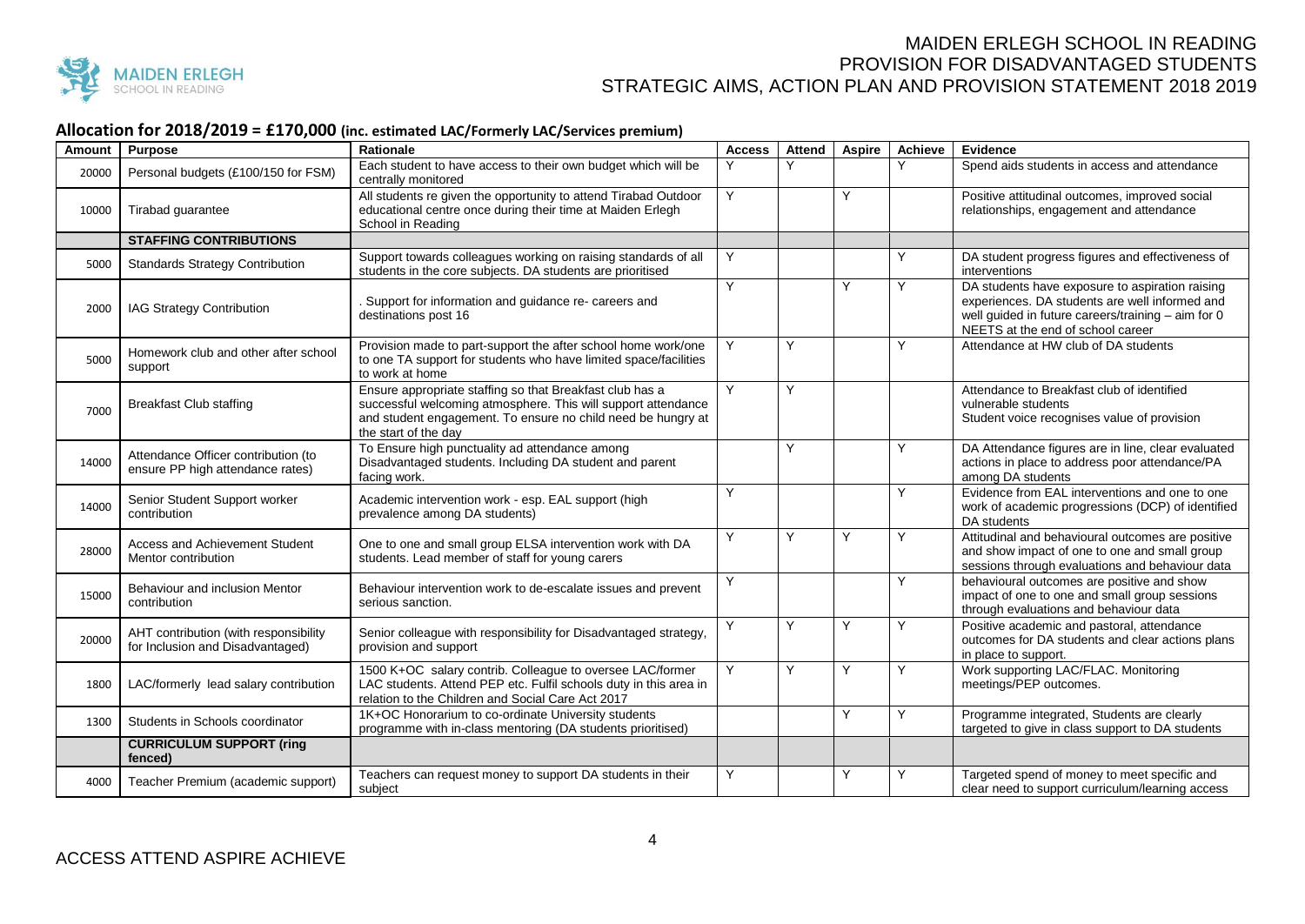

| 5000   | Literacy development                                | Contribution to developing literacy within the school, specifically<br>to give access and exposure to DA students to books and other<br>appropriate reading materials.  |   |   |   |   | Identified provision made. DA students who<br>benefit show improved outcomes (e.g. Eng<br>progress, reading age improvements)                                                        |
|--------|-----------------------------------------------------|-------------------------------------------------------------------------------------------------------------------------------------------------------------------------|---|---|---|---|--------------------------------------------------------------------------------------------------------------------------------------------------------------------------------------|
| 4000   | Pastoral Premium (pastoral support)                 | Pastoral team (HoY and inclusion team) can request money to<br>support student access, attendance and achievement                                                       | Y | Y | Y | Y | Targeted spend of money to meet specific and<br>clear need to widen pastoral needs and<br>attendance                                                                                 |
| 500    | More Able Premium                                   | Specific support for More able HAPS to access support and<br>resources. Teacher led                                                                                     | Y |   | Υ | Y | HAP DA students are supported in aspiration<br>raising activity (uni visit days etc.)                                                                                                |
| 3000   | Off-site activity (e.g. Reading FC, JAC<br>stables) | Contribution to Reading FC mentor programme, and provision<br>for students who would benefit from ALP or external support                                               | Y |   |   | Y | Specific ALP for DA is evaluated.<br>Behavioural/academic data as appropriate                                                                                                        |
| 1000   | Parent engagement & Translation<br>services         | Production and translation costs of key information and<br>materials (high prevalence of non-English speaking parents<br>among DA)                                      | Y |   |   |   | Translation of comms material leads to greater<br>engagement of parents                                                                                                              |
|        | <b>IT/SOFTWARE</b>                                  |                                                                                                                                                                         |   |   |   |   |                                                                                                                                                                                      |
| 1700   | Lexia                                               | Blended learning /phonics package to support lower ability<br>students develop literacy/writing                                                                         | Y |   |   | Y | Accelerated progress in reading and writing for<br>Lower ability DA students                                                                                                         |
| 500    | Rapid plus                                          | Software based intervention to support reading development                                                                                                              | Υ |   |   | Y | Accelerated progress in reading and writing for<br>Lower ability DA students                                                                                                         |
| 1900   | Mint class                                          | SIMS linked seating plan software, providing real time<br>assessment and contextual data to aid planning and delivery.<br>Supports in lesson aspects of the PP strategy | Υ |   |   | Y | Teachers are more effectively able to use seating<br>plans and interventions (e/g priority seating)<br>enhanced knowledge of PP students and their<br>ability bands. Supporting QFT. |
| 1500   | <b>CPOMS</b>                                        | Integrated safeguarding and CP software to enhance record<br>keeping and referral processes in order to better safeguard<br>vulnerable children                         | Y | Ý |   |   | Integrated and online safeguarding record system<br>enhances processes and serves safeguarding<br>needs of many DA students who are vulnerable                                       |
|        | <b>TRAINING</b>                                     |                                                                                                                                                                         |   |   |   |   |                                                                                                                                                                                      |
| 800    | <b>HLTA</b> qualification                           | Training to enhance the delivery of HLTA led support sessions<br>for literacy and maths                                                                                 | Υ |   |   | Υ | Increasing expertise and confidence for support<br>staff in one go one and small group intervention<br>settings                                                                      |
| 1000   | <b>ELSA</b> qualification                           | Training for mentors to enhance interventions around emotional<br>literacy                                                                                              | Y |   |   | Y | Enhanced interventions more appropriately<br>support DA students with emotional literacy needs                                                                                       |
| 600    | PP conference                                       | Best practice research - networking with other DA leads                                                                                                                 | Υ | v | v | Y | Effective/research supported best practice informs<br>strategy going forward                                                                                                         |
|        | Contingency                                         |                                                                                                                                                                         |   |   |   |   |                                                                                                                                                                                      |
| 3000   | Contingency                                         |                                                                                                                                                                         |   |   |   |   |                                                                                                                                                                                      |
| 170000 |                                                     |                                                                                                                                                                         |   |   |   |   |                                                                                                                                                                                      |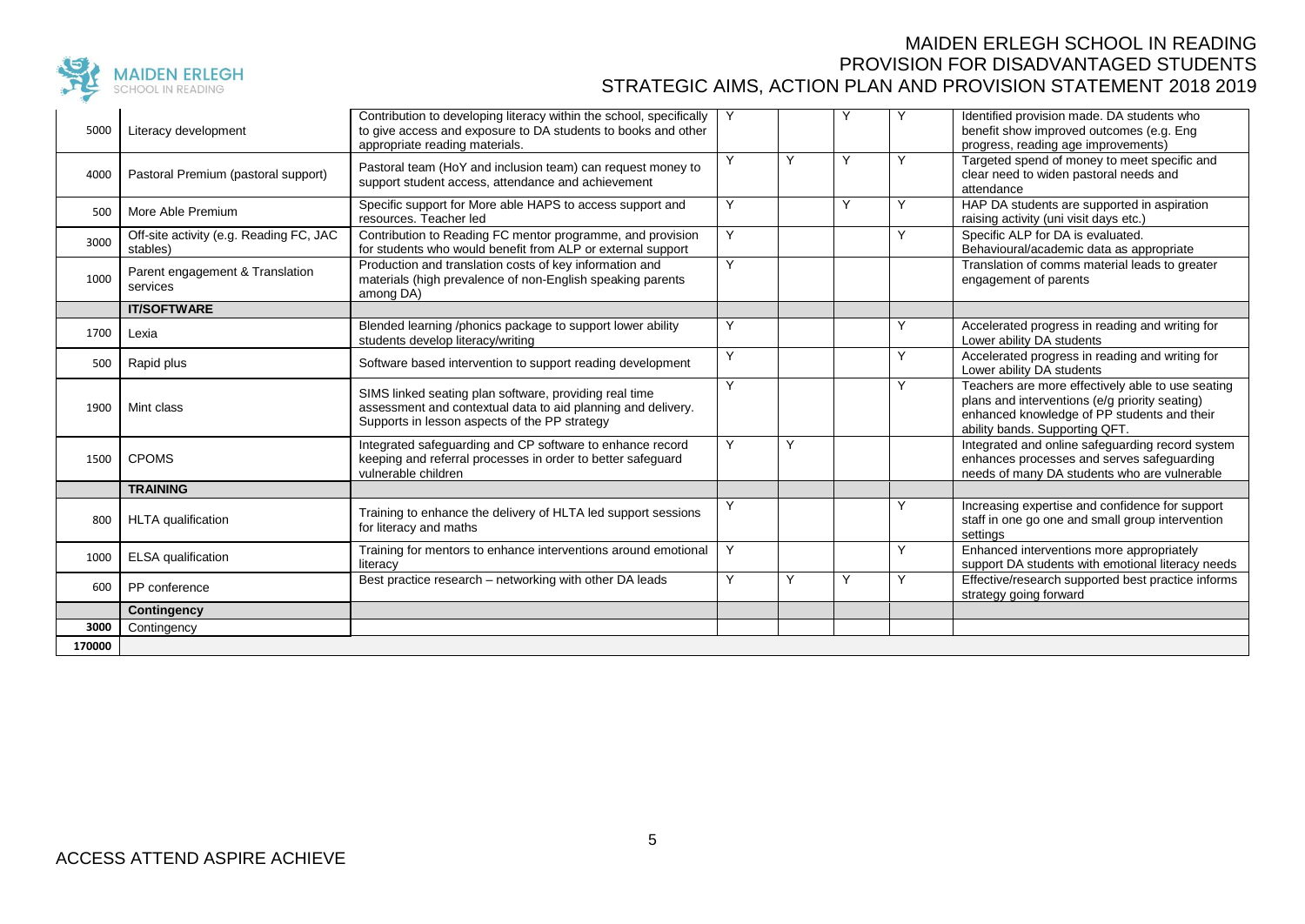

## *How have we considered the EEF/other*

*information about effective methods for raising attainment/achievement of disadvantaged students?*

| <b>EEF</b> effectiveness<br>Intervention |                     | Actions                                                                                                                                                                    |  |  |  |  |  |
|------------------------------------------|---------------------|----------------------------------------------------------------------------------------------------------------------------------------------------------------------------|--|--|--|--|--|
|                                          | Measure             |                                                                                                                                                                            |  |  |  |  |  |
| Feedback                                 | + 8 month progress  | Whole school focus on Dedicated improvement time. Priority seating, Priority marking. Priority questioning.                                                                |  |  |  |  |  |
| Peer tutoring                            | + 5 months progress | UTC post-16 student mentoring, Students in Schools (Reading University Students in schools programme)                                                                      |  |  |  |  |  |
| Reading comprehension strategies         | +5 months           | Purple Pathway for <l4 100="" <="" and="" arrival,="" by="" eal,="" for="" lexia<="" linguascope="" on="" or="" plus="" rapid="" score="" st="" td="" toe="" toe,=""></l4> |  |  |  |  |  |
| 1:1 tuition                              | $+5$ months         | bespoke interventions on needs basis                                                                                                                                       |  |  |  |  |  |
| <b>Homework</b>                          | $+5$ months         | Teachers set meaningful homework and follow up non-completion. Invitation and compulsory homework club provides a regular                                                  |  |  |  |  |  |
|                                          |                     | space and additional TA support for Homework to be completed.                                                                                                              |  |  |  |  |  |
| <b>Behaviour Interventions</b>           | +3 Months           | bespoke interventions on needs basis                                                                                                                                       |  |  |  |  |  |
| Arts Interventions                       | +2 Months           | trips/visits, peripatetic music lessons                                                                                                                                    |  |  |  |  |  |
| EEF/IFS Breakfast club study             |                     | Improve attendance and attainment by ensuring students have a healthy breakfast                                                                                            |  |  |  |  |  |

#### *Do we show interim tracking of disadvantaged students and action points to take forward?*

Whole school monitoring at each DCP (5 times per year). Action plans developed with pastoral leaders and subject leaders on a needs basis.

Access and Achievement mentor (and other inclusion team) will be deployed to support identified students who are underperforming

Do we show evidence in the classroom that PP students are known to the teacher and that QFT allows them to make good progress?

- Expectation on all staff to know and identify PP students. Clear from seating plans and lesson plans during lesson observations and Drop Ins. These can be evidenced in Teacher's class information folders and in their planning.
- Mintclass software to be trialed (2018/19) to support teacher practice.

*Does the SIP identify any issues in the performance of disadvantaged students?*

- 1. SIP is reviewed half-termly and informs the allocation of funding going forward
- 3. SIP gives a summary of the actions taken and reviews the effectiveness of these.
- 3. DA Lead (Assistant Headteacher ) to inform governors at LAB and Trust level of the effectiveness of the ongoing action plan and outcomes via review and report

#### **Strategic objectives and actions**

**KPIs:** *Gap between DA students and non DA students making above average progress or better across subjects is <5% Attendance for DA students 94% or better overall, <9% DA students are Persistent Absentees*

| <b>Objective 1:</b> To continue to communicate a clear vision which will raise the profile of disadvantaged students and enhance the school's inclusive ethos. |                                                                                                                                                                                                |                   |  |  |  |  |
|----------------------------------------------------------------------------------------------------------------------------------------------------------------|------------------------------------------------------------------------------------------------------------------------------------------------------------------------------------------------|-------------------|--|--|--|--|
| We will ensure that the<br>profile of disadvantaged/                                                                                                           | <b>Actions:</b><br>All teaching staff identify DA students and have them in mind when planning, delivering<br>and marking. Staff use priority marking, priority questioning, priority seating. | Jan 2019 Review : |  |  |  |  |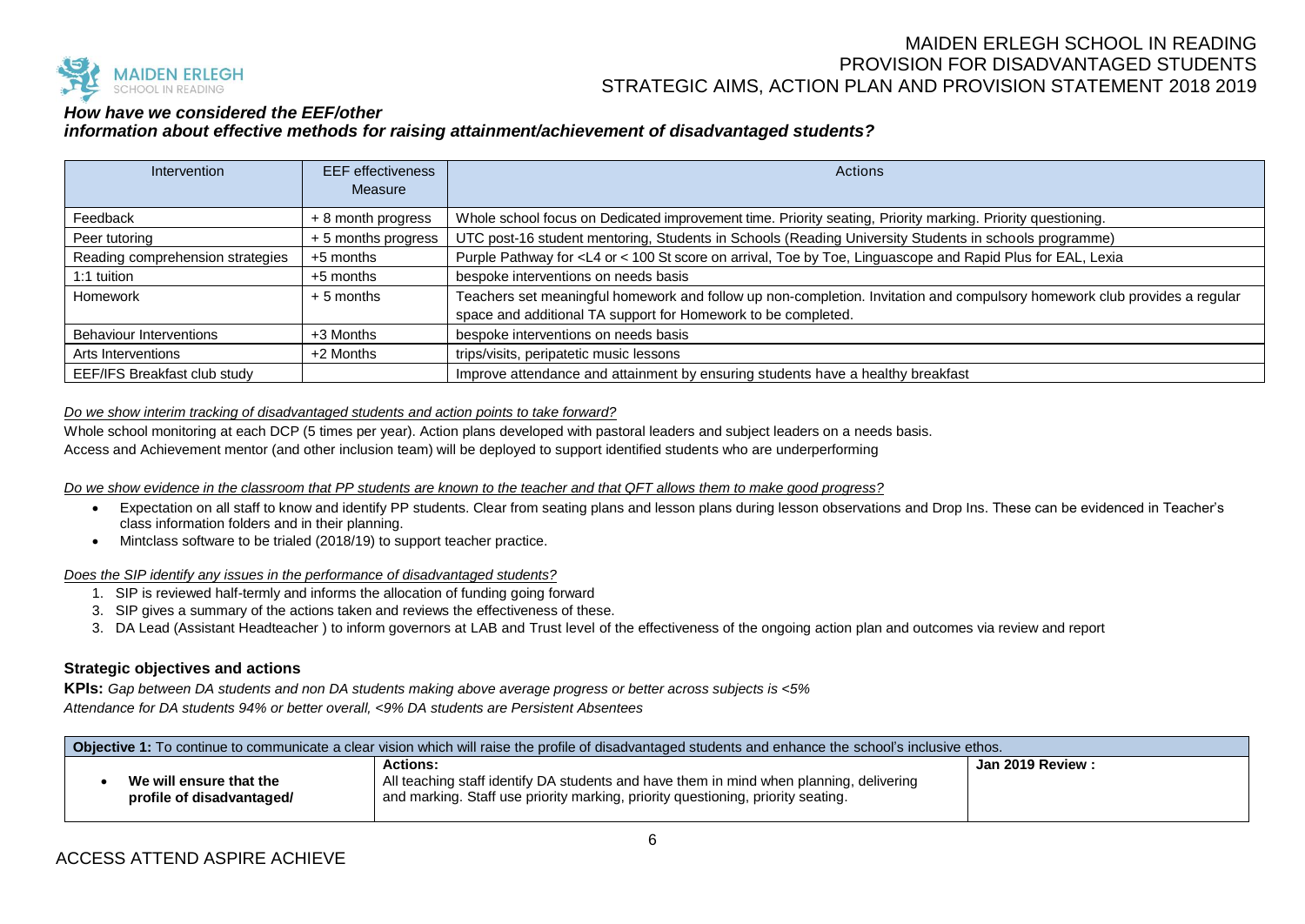

| students remains high in<br>school.                                                                                                         | Staff briefings/cpd to continue to reference DA students to reinforce key messages about<br>profile and priority, potential barriers to learning and strategies to address these.                                                                                                                                    |                  |
|---------------------------------------------------------------------------------------------------------------------------------------------|----------------------------------------------------------------------------------------------------------------------------------------------------------------------------------------------------------------------------------------------------------------------------------------------------------------------|------------------|
|                                                                                                                                             | Mintclass software to be trialed to ensure teacher knowledge of students is current,<br>facilitate efficient priority seating and targeted planning                                                                                                                                                                  |                  |
|                                                                                                                                             | PP students also differentiated by ability group and other factors (e.g. students kept in the<br>spotlight as priority through staff bulletins and briefings).                                                                                                                                                       |                  |
|                                                                                                                                             | HAP/PP Focus for More Able coordinator.                                                                                                                                                                                                                                                                              |                  |
| We will ensure that staff<br>recognise that Disadvantaged<br>students are not an<br>homogeneous group but require<br>personalised provision | For all PP children to receive a Pupil Premium Passport identifying their entitlement and 'wish<br>list'. This can be added to by staff i.e. revision guide. This will not only show teachers what<br>they have used, but also parents, giving pupils independence on what they spend their<br>allowance on.         |                  |
|                                                                                                                                             | Use of EEF/Sutton Trust research and other research backed guidance to ensure effective<br>targeting of resources.                                                                                                                                                                                                   |                  |
| We will use research supported<br>key strategies to improve<br>progress for these students (and<br>by extension, all students).             | Differences between groups identified during standards meetings. Outcomes cascade at<br>curriculum team level thus keeping profile high.<br>DA students to be a key focus for HOYs when analysing DCP data. Responses<br>coordinated in liaison with Curriculum Leaders, alongside Access and Achievement<br>Mentor. |                  |
| We will regularly review DA<br>achievement as integral part of<br><b>Standards strategy meetings</b>                                        |                                                                                                                                                                                                                                                                                                                      |                  |
|                                                                                                                                             |                                                                                                                                                                                                                                                                                                                      |                  |
|                                                                                                                                             |                                                                                                                                                                                                                                                                                                                      |                  |
|                                                                                                                                             | Objective 2: To improve basic literacy/reading ages for lower ability students and to improve the progress and attainment of all disadvantaged students in English.                                                                                                                                                  |                  |
|                                                                                                                                             | <b>Actions:</b>                                                                                                                                                                                                                                                                                                      | Jan 2019 Review: |
| We will focus on improving                                                                                                                  | Students in need of support identified as part of Standards Strategy.                                                                                                                                                                                                                                                |                  |
| basic literacy and reading ages<br>for lower ability Students.                                                                              | Students in Schools volunteers directed to work with DA students/individual and groups                                                                                                                                                                                                                               |                  |
|                                                                                                                                             |                                                                                                                                                                                                                                                                                                                      |                  |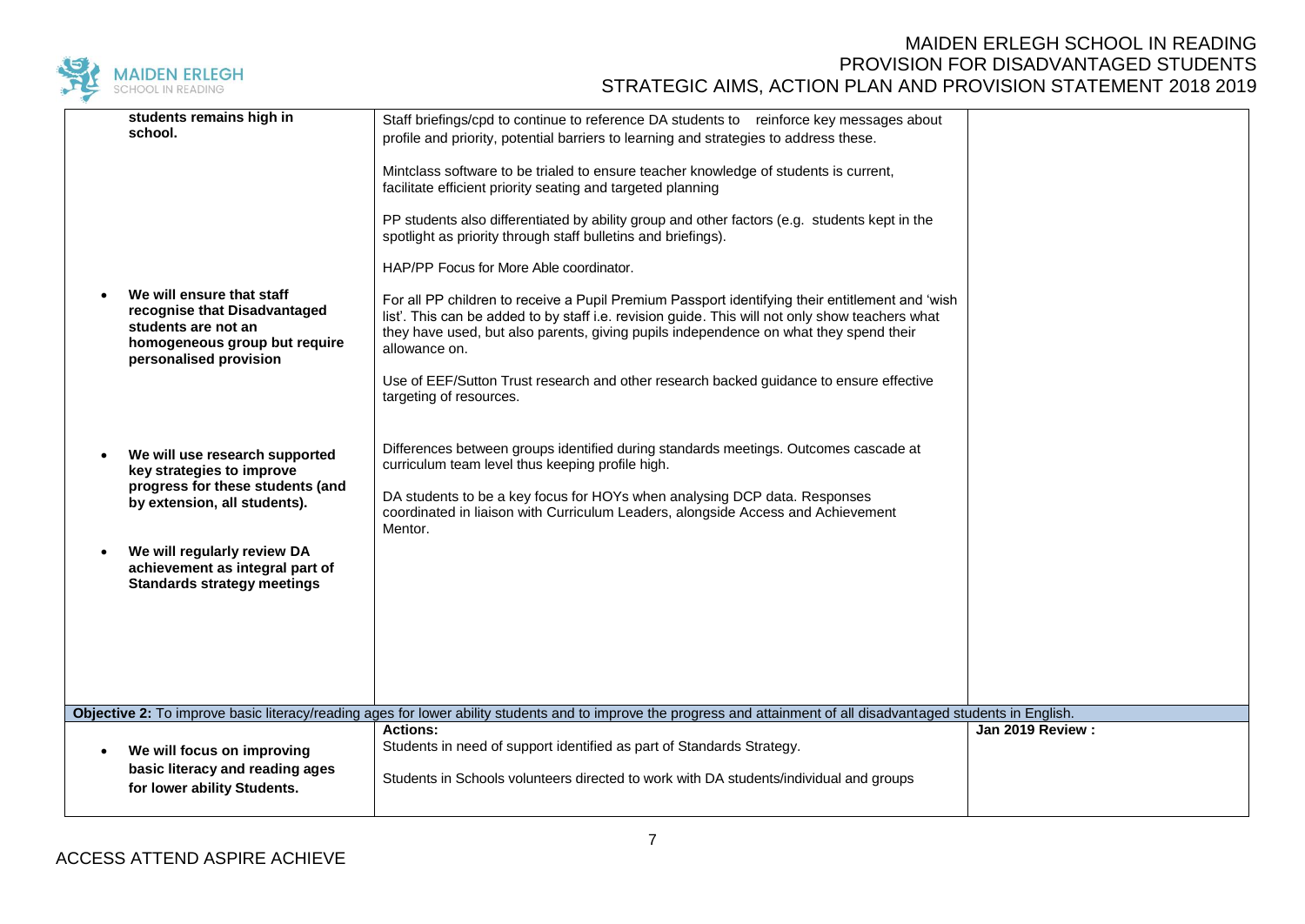

| We will focus on Improving<br>the progress and<br>attainment of all<br>disadvantaged students in<br>English. Our aim is that<br>85% of disadvantaged<br>students make progress in<br><b>English in line with</b><br>progress flightpath (or<br>better) | Lexia software has been purchased for the next two years - engaging many LAP/DA pupils to<br>support literacy. Rapid+/Linguascope in place for EAL students (many of whom are DA)<br>Reading scheme (before/after school + using UTC mentors in place to support students<br>who need help with reading)<br>All DA students receive a £10 book voucher to use at the book fayre.<br>Breakfast Club has a Reading corner where students can sign books out.<br>Implement a reading morning for all Year 7 as part of the pastoral morning agenda.<br>Language for learning strand of the SIP for 2019 - whole school focus on language and<br>vocab development |                         |
|--------------------------------------------------------------------------------------------------------------------------------------------------------------------------------------------------------------------------------------------------------|----------------------------------------------------------------------------------------------------------------------------------------------------------------------------------------------------------------------------------------------------------------------------------------------------------------------------------------------------------------------------------------------------------------------------------------------------------------------------------------------------------------------------------------------------------------------------------------------------------------------------------------------------------------|-------------------------|
|                                                                                                                                                                                                                                                        | Objective 3: To improve basic numeracy skills for lower ability students and to improve the progress and attainment of all disadvantaged students in Maths                                                                                                                                                                                                                                                                                                                                                                                                                                                                                                     |                         |
|                                                                                                                                                                                                                                                        |                                                                                                                                                                                                                                                                                                                                                                                                                                                                                                                                                                                                                                                                | Jan 2019 Review:        |
| We will focus on improving basic<br>numeracy skills for lower ability<br>students.                                                                                                                                                                     | Students in need of support identified as part of Standards Strategy.<br>Students in Schools volunteers directed to work with DA students/individual and groups<br>"Morning Maths" intervention                                                                                                                                                                                                                                                                                                                                                                                                                                                                |                         |
| We will focus on Improving<br>the progress and<br>attainment of all<br>disadvantaged students in<br>Maths. Our aim is that 85%<br>of disadvantaged students<br>make progress in Maths in<br>line with progress<br>flightpath (or better)               | DA students falling behind make use of after school support interventions.                                                                                                                                                                                                                                                                                                                                                                                                                                                                                                                                                                                     |                         |
|                                                                                                                                                                                                                                                        | Objective 4: To improve Attendance of Disadvantaged students and reduce the gap between disadvantaged and non-disadvantaged students for Persistent Absence                                                                                                                                                                                                                                                                                                                                                                                                                                                                                                    |                         |
| We will work with families and<br>students to improve rates of<br>attendance of DA children                                                                                                                                                            | Out student facing attendance officer closely monitors attendance and develops range of<br>responses and interventions with absentees and those DA students late.<br>We have a clear escalation process for addressing attendance and punctuality across<br>inclusion/pastoral teams                                                                                                                                                                                                                                                                                                                                                                           | <b>Jan 2019 Review:</b> |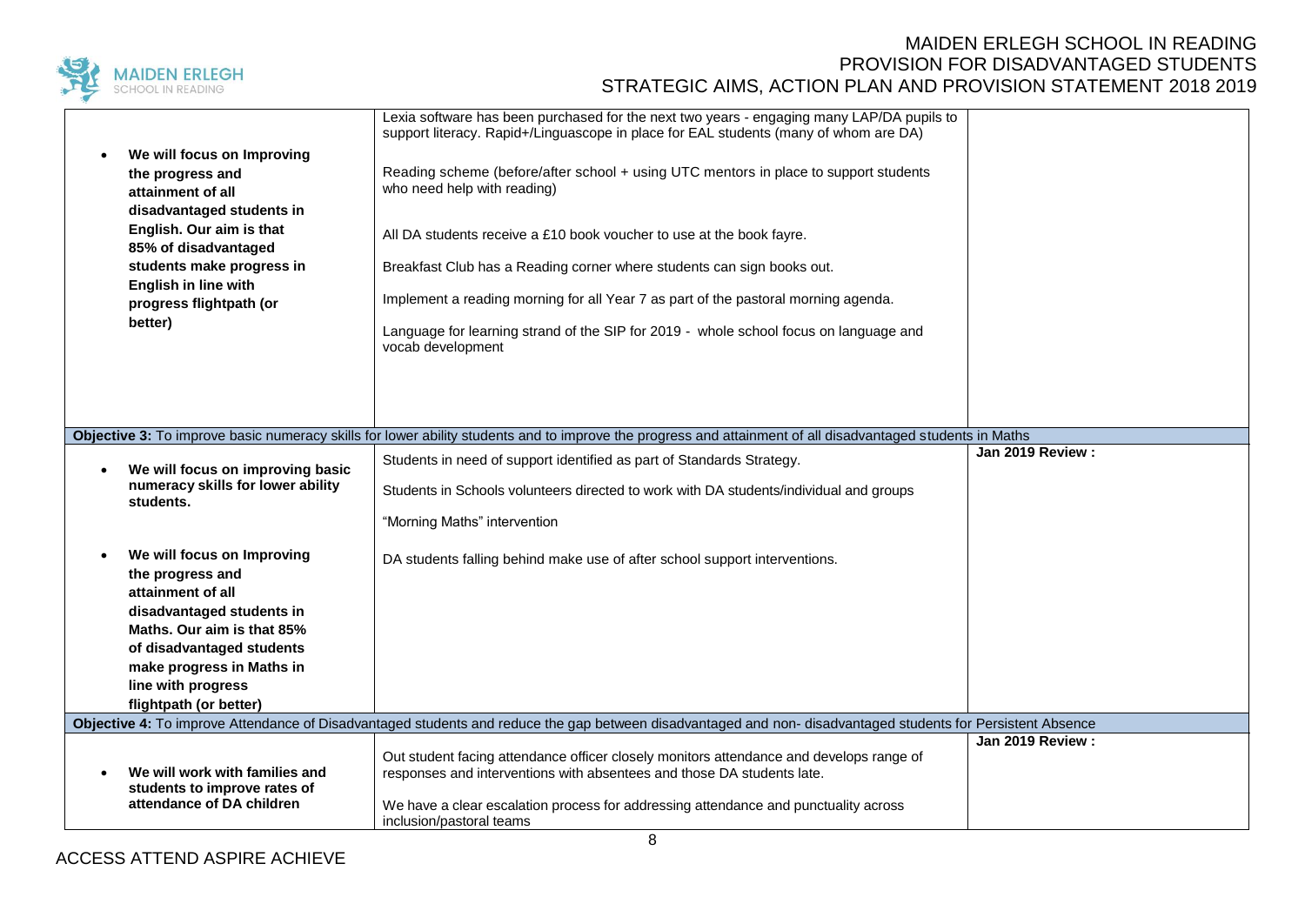

|           | We will bring down the rate of<br>persistent absence among DA<br>children                                                                        | We actively engage with the EWS to support.                                                                                                                                                                                                                                                                                                                                         |                         |
|-----------|--------------------------------------------------------------------------------------------------------------------------------------------------|-------------------------------------------------------------------------------------------------------------------------------------------------------------------------------------------------------------------------------------------------------------------------------------------------------------------------------------------------------------------------------------|-------------------------|
|           |                                                                                                                                                  | Our Access and Achievement mentor will work with students (and families) to help them to<br>overcome barriers to attendance                                                                                                                                                                                                                                                         |                         |
|           |                                                                                                                                                  | Through the SEF process we have regular monitoring and intervention cycle for DA absence<br>and PA                                                                                                                                                                                                                                                                                  |                         |
|           |                                                                                                                                                  | We run a popular breakfast club. Many attendees formerly had attendance issues. To<br>continue promoting next academic year $-$ to be included in induction packs for students and<br>parents.                                                                                                                                                                                      |                         |
|           |                                                                                                                                                  | Short-term incentives in place by HOYs and Attendance Officer.                                                                                                                                                                                                                                                                                                                      |                         |
|           |                                                                                                                                                  | Attendance to contribute to awarding House Points and new rewards approach                                                                                                                                                                                                                                                                                                          |                         |
|           |                                                                                                                                                  | Objective 5: To cater for the emotional and wider needs of disadvantaged students, so that they are able to fully Access their education and school life                                                                                                                                                                                                                            |                         |
| $\bullet$ | We will provide 1:1 mentoring                                                                                                                    | Foundation students identified as requiring additional support are mentored 1:1 leading to                                                                                                                                                                                                                                                                                          |                         |
|           | for students related to                                                                                                                          | an improvement in effort/attendance/engagement/attainment.                                                                                                                                                                                                                                                                                                                          | <b>Jan 2019 Review:</b> |
|           | individual need.                                                                                                                                 |                                                                                                                                                                                                                                                                                                                                                                                     |                         |
|           | We will ensure that mentoring is<br>to be tailored towards<br>academic progress and<br>achievement.                                              | Wider inclusion interventions available (e.g. School Counsellor, Sweet Science, JAC<br>youthwork).                                                                                                                                                                                                                                                                                  |                         |
|           |                                                                                                                                                  | Access and Achievement mentor in place to co-ordinate this work in liaison with curriculum<br>and pastoral leads.                                                                                                                                                                                                                                                                   |                         |
|           |                                                                                                                                                  | Senior student support worker focuses on academic progress esp. where EAL is a barrier to<br>learning.                                                                                                                                                                                                                                                                              |                         |
|           | We will ensure that the specific<br>needs of LAC and Formerly-<br>LAC students are provided for.                                                 | School LAC/Formerly LAC key worker is the school pastoral and academic lead for<br>identified students. Will advise other staff on best approaches to working with individual<br>LAC/formerly LAC students.                                                                                                                                                                         |                         |
|           |                                                                                                                                                  | Objective 6: To raise achievement for disadvantaged students through a sharp focus on "Quality First Teaching"                                                                                                                                                                                                                                                                      |                         |
|           | We will provide continuous<br>professional development that<br>focusses upon the needs to<br>individual teaching to ensure all<br>make progress. | Ensure the CPD programme for teaching and support staff has Quality First Teaching at<br>its heart, in order to raise the profile of disadvantaged students. Training to highlight:<br>That DA students should not be viewed as a homogenous group<br>That many DA students are likely to have been under-assessed at KS2 and<br>therefore progress expectations should be stronger | Jan 2019 Review :       |
|           |                                                                                                                                                  |                                                                                                                                                                                                                                                                                                                                                                                     |                         |